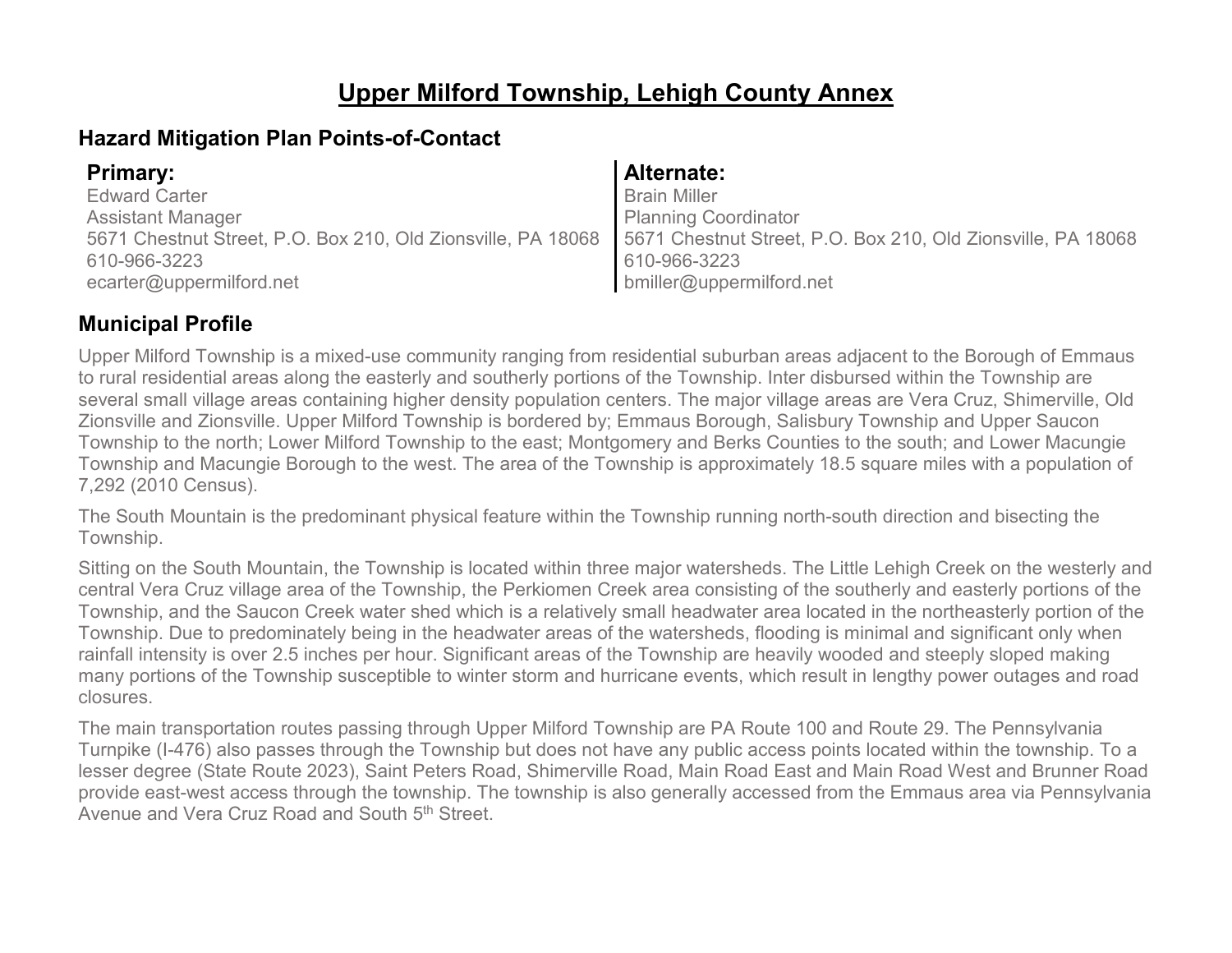### **Municipal Participation**

1. Identify municipal stakeholders to be involved in the planning process such as, floodplain administrator, public works, emergency management, engineers, planners, etc., and include their specific role in the process.

| <b>Brian Miller, Planning Coordinator</b> | <b>Edward Carter, Assistant Township Manager</b> |
|-------------------------------------------|--------------------------------------------------|
| Role: Updating the plan                   | Role: Updating the plan                          |
| Brent Fegley, Public Works Foreman        | Alan Brokate, Zoning Officer                     |
| Role: Informing use on field hazards      | Role: Compliance of zoning                       |

2. Identify community stakeholders such as; neighborhood groups, religious groups, major employers / businesses, etc., that will be informed and / or involved in the planning process and describe how they will be involved.

Buckeye Pipelines

3. Describe how the public **will be engaged** in the current planning process examples, newsletters, social media, etc., **and how they were engaged** since the 2013 Hazard Mitigation Plan.

Upcoming newsletters and website

### **Compliance with the National Flood Insurance Program (NFIP)**

| <b>Topic</b>                                                                                                                                      | Identify source of information, if<br>different from the one listed.  | <b>Additional Comments</b>                          |  |
|---------------------------------------------------------------------------------------------------------------------------------------------------|-----------------------------------------------------------------------|-----------------------------------------------------|--|
| <b>1. Staff Resources</b>                                                                                                                         |                                                                       |                                                     |  |
| Is the Community Floodplain Administrator (FPA) or NFIP Coordinator certified?                                                                    | <b>Community FPA</b>                                                  | <b>No</b>                                           |  |
| Is floodplain management an auxiliary function?                                                                                                   | <b>Community FPA</b>                                                  | Yes                                                 |  |
| Provide an explanation of NFIP administration services (e.g., permit review, GGIS,<br>education or outreach, inspections, engineering capability) | <b>Community FPA</b>                                                  | Township Code Enforcement officer<br>Zoning officer |  |
| What are the barriers to running an effective NFIP program in the community, if any?                                                              | <b>Community FPA</b>                                                  |                                                     |  |
| 2. Compliance History                                                                                                                             |                                                                       |                                                     |  |
| Is the community in good standing with the NFIP?                                                                                                  | State NFIP Coordinator, FEMA NFIP<br>Specialist, or community records |                                                     |  |
| Are there any outstanding compliance issues (i.e., current violations)?                                                                           |                                                                       | <b>No</b>                                           |  |
| When was the most recent Community Assistance Visits (CAV) or Community<br>Assistance Contact (CAC)?                                              |                                                                       | Don't know                                          |  |
| Is a CAV or CAC scheduled or needed?                                                                                                              |                                                                       | No                                                  |  |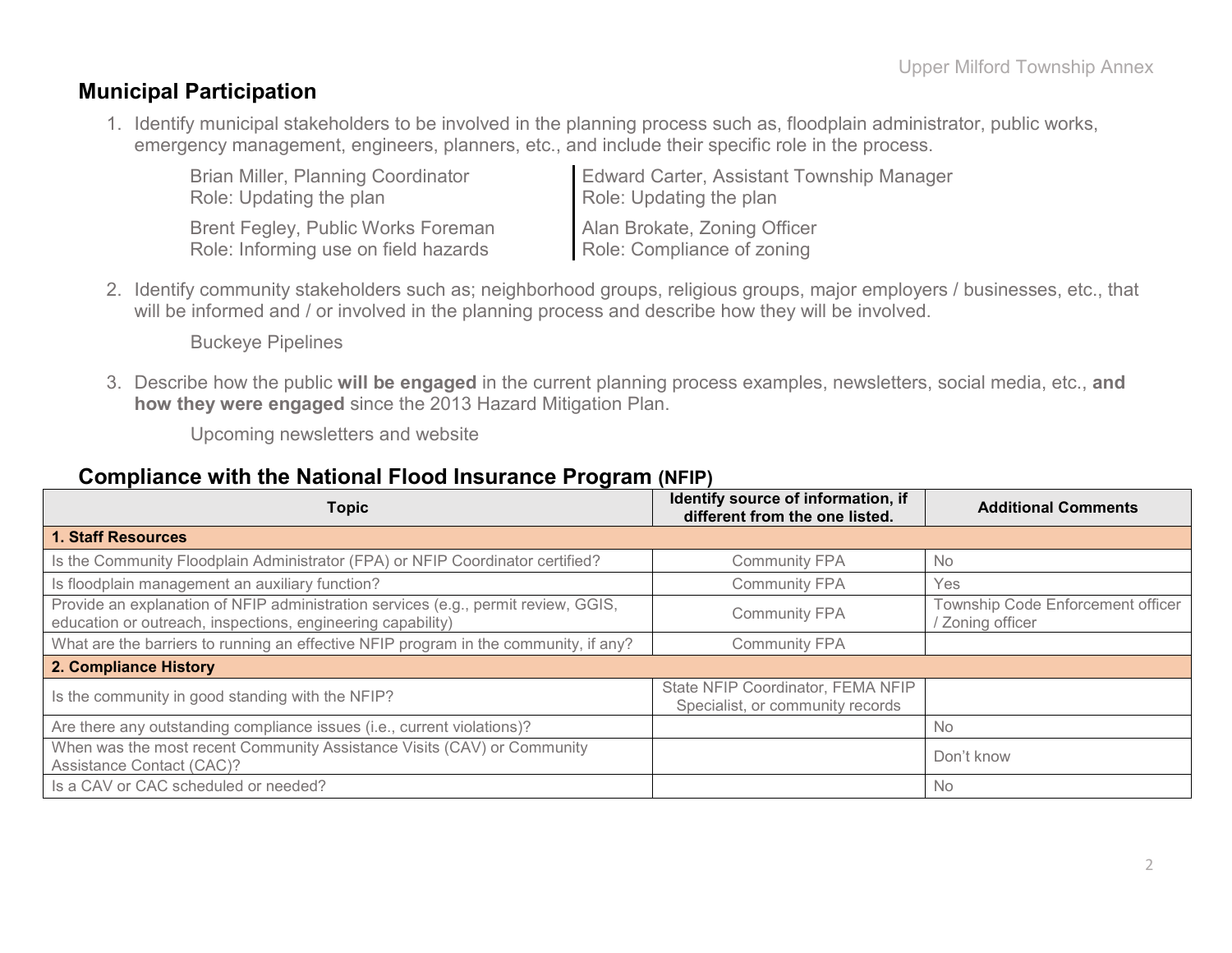### **Compliance with the National Flood Insurance Program (NFIP) –** *continued*

| <b>Topic</b>                                                                                                                                     | Identify source of information, if<br>different from the one listed.     | <b>Additional Comments</b>       |
|--------------------------------------------------------------------------------------------------------------------------------------------------|--------------------------------------------------------------------------|----------------------------------|
| 3. Regulation                                                                                                                                    |                                                                          |                                  |
| When did the community enter the NFIP?                                                                                                           | <b>NFIP Community Status Book</b>                                        | 11/1/1974                        |
| Are the Flood Insurance Rate Maps (FIRMs) digital or paper?<br>How are residents assisted with mapping?                                          | <b>Community FPA</b>                                                     | Digital                          |
| Do floodplain regulations meet or exceed FEMA or State minimum requirements?<br>If so, in what ways?                                             | <b>Community FPA</b>                                                     | <b>Meets</b>                     |
| Describe the permitting process                                                                                                                  | Community FPA, State, FEMA NFIP                                          | Building inspector reviews plans |
| <b>4. Insurance Summary</b>                                                                                                                      |                                                                          |                                  |
| How many NFIP policies are in the community?<br>What is the total premium and coverage?                                                          | State NFIP Coordinator or<br><b>FEMA NFIP Specialist</b>                 |                                  |
| How many claims have been paid in the community? What is the total amount of<br>paid claims? How many substantial damage claims have there been? | FEMA NFIP or<br><b>Insurance Specialist</b>                              |                                  |
| How many structures are exposed to flood risk within the community?                                                                              | <b>Community FPA or GIS Analyst</b>                                      |                                  |
| Describe any areas of flood risk with limited NFIP policy coverage                                                                               | Community FPA or<br><b>FEMA Insurance Specialist</b>                     |                                  |
| 5. Community Rating System (CRS)                                                                                                                 |                                                                          |                                  |
| Does the community participate in CRS?                                                                                                           | Community FPA, State, or FEMA NFIP                                       | No                               |
| If so, what is the community's CRS Class Ranking?                                                                                                | Flood Insurance Manual<br>(http://www.fema.gov/floodinsurancemanual.gov) |                                  |
| What categories and activities provide CRS points and how can the Class be<br>improved?                                                          |                                                                          |                                  |
| Does the plan include CRS planning requirements?                                                                                                 | Community FPA, FEMA CRS<br>Coordinator, or ISO representative            |                                  |

### **Community Assets**

Community assets are defined to include anything that is important to the character as well as the function of a community, and can be described in four categories, they are; people, economy, natural environment and built environment. Please identify the community assets and location under each category.

- **1. People**
	- Concentrations of vulnerable populations such as the elderly, physically or mentally disabled, non-English speaking, and the medically or chemically dependent.
	- Types of visiting populations where large numbers of people are concentrated such as visitors for special events and students.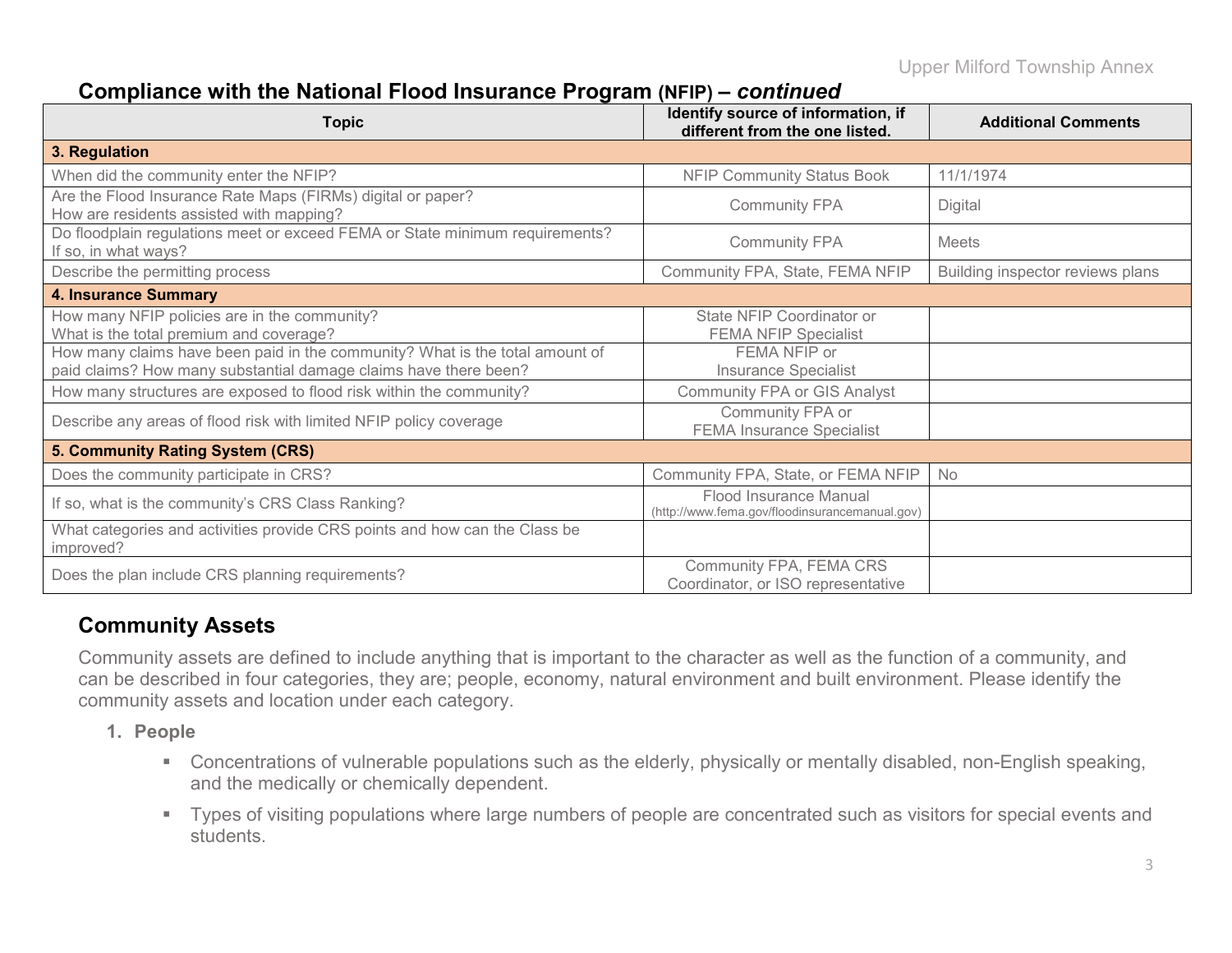#### **Community Assets –** *continued*

#### **2. Economy**

Major employers, primary economic sectors such as agriculture and commercial centers where losses would have a severe impact on the community.

#### **3. Natural Environment**

Those areas / features that can provide protective functions that reduce the magnitude of hazard events such as, wetlands or riparian areas, and other environmental features important to protect.

Wetlands along Leibert Creek, Indian Creek, Perkiomen Creek and Hosensack Creek

#### **4. Built Environment**

- Existing structures such as, concentrations of buildings that may be more vulnerable to hazards based on location, age, construction type and / or condition of use.
- **Infrastructure systems such as water and wastewater facilities, power utilities, transportation systems,** communication systems, energy pipelines and storage.

Buckeye pipelines and storage tanks Power lines

- High potential loss facilities such as, dams, locations that house hazardous materials, military and / or civilian defense installations.
- Critical facilities such as, hospitals, medical facilities, police and fires stations, emergency operations centers, shelters, schools and airports / heliports.
- Cultural / historical resources such as, museums, parks, stadiums, etc.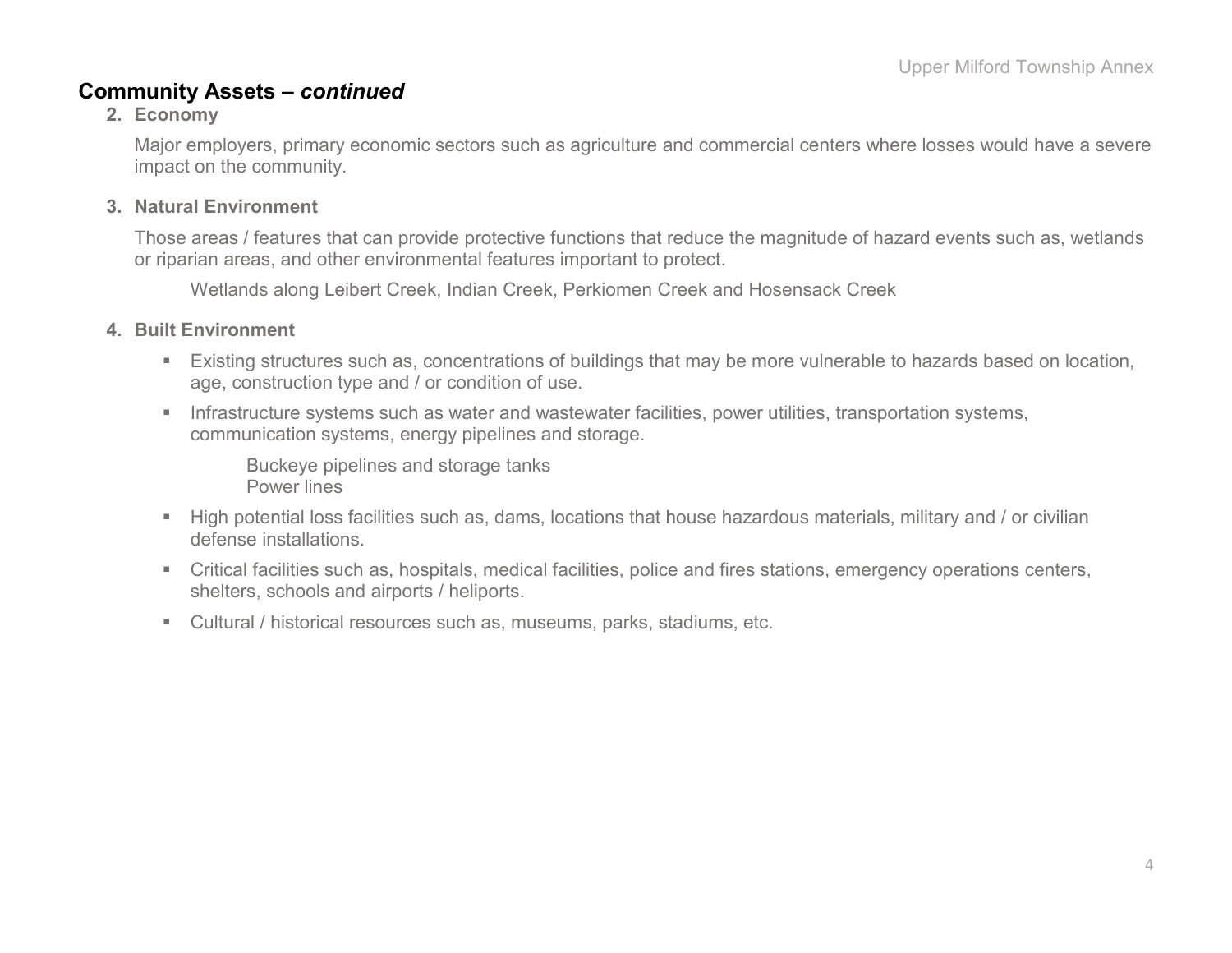# **Capability Assessment**

|                          |                                                                  | <b>Status</b>     |                                                    |                            | <b>Effect on</b><br><b>Hazard Loss</b>              | Change                                                 | <b>Has the 2013</b>                                    | How can                                                                                                 |                                                                            |                                      |
|--------------------------|------------------------------------------------------------------|-------------------|----------------------------------------------------|----------------------------|-----------------------------------------------------|--------------------------------------------------------|--------------------------------------------------------|---------------------------------------------------------------------------------------------------------|----------------------------------------------------------------------------|--------------------------------------|
| Capability               | <b>Regulatory</b><br>$\checkmark$ Tools<br>$\checkmark$ Programs | Place<br>$\equiv$ | <b>Date</b><br><b>Adopted or</b><br><b>Updated</b> | <b>Developmen</b><br>Under | Department /<br><b>Agency</b><br><b>Responsible</b> | <b>Reduction:</b><br>-Supports<br>-Neutral<br>-Hinders | <b>since 2013</b><br>Plan?<br>+ Positive<br>- Negative | <b>Plan been</b><br>integrated<br>into the<br><b>Regulatory</b><br><b>Tool/Program</b><br>? If so, how? | these<br>capabilities<br>be expanded<br>and improved<br>to reduce<br>risk? | <b>Additional</b><br><b>Comments</b> |
|                          | Comprehensive Plan                                               | $\times$          | 5/19/2005                                          |                            | Zoning/<br>Planning                                 | S                                                      |                                                        |                                                                                                         |                                                                            |                                      |
|                          | Capital Improvement Plan                                         |                   |                                                    |                            |                                                     |                                                        |                                                        |                                                                                                         |                                                                            |                                      |
|                          | Economic Development Plan                                        |                   |                                                    |                            |                                                     |                                                        |                                                        |                                                                                                         |                                                                            |                                      |
|                          | Continuity of Operations Plan                                    |                   |                                                    |                            |                                                     |                                                        |                                                        |                                                                                                         |                                                                            |                                      |
|                          | Stormwater Management Plan /<br>Ordinance                        | $\times$          | 12/29/2010                                         |                            | Zoning                                              | S                                                      |                                                        |                                                                                                         |                                                                            |                                      |
|                          | Open Space Management Plan (or<br>Parks/Rec., Greenways Plan)    | $\times$          | 2008                                               |                            | Zoning/<br>Planning                                 | S                                                      |                                                        |                                                                                                         |                                                                            |                                      |
|                          | Natural Resource Protection Plan                                 | $\times$          | 3/18/2010                                          |                            | Zoning                                              | S                                                      |                                                        |                                                                                                         |                                                                            |                                      |
|                          | <b>Transportation Plan</b>                                       |                   |                                                    |                            |                                                     |                                                        |                                                        |                                                                                                         |                                                                            |                                      |
|                          | <b>Historic Preservation Plan</b>                                |                   |                                                    |                            |                                                     |                                                        |                                                        |                                                                                                         |                                                                            |                                      |
|                          | Floodplain Management Plan                                       |                   |                                                    |                            |                                                     |                                                        |                                                        |                                                                                                         |                                                                            |                                      |
|                          | <b>Farmland Preservation</b>                                     | $\times$          | 3/18/2010                                          |                            | Zoning                                              | S                                                      |                                                        |                                                                                                         |                                                                            |                                      |
| Planning & Regulatory    | <b>Evacuation Plan</b>                                           |                   |                                                    |                            |                                                     |                                                        |                                                        |                                                                                                         |                                                                            |                                      |
|                          | Disaster Recovery Plan                                           |                   |                                                    |                            |                                                     |                                                        |                                                        |                                                                                                         |                                                                            |                                      |
|                          | <b>Hazard Mitigation Plan</b>                                    | $\times$          | 1/1/2006                                           |                            | County                                              | S                                                      |                                                        |                                                                                                         |                                                                            |                                      |
| $\overline{\phantom{0}}$ | <b>Emergency Operations Plan</b>                                 | $\times$          | 5/27/2005                                          |                            | Township<br>Board of<br>Supervisors                 | S                                                      |                                                        |                                                                                                         |                                                                            |                                      |
|                          | <b>Zoning Regulations</b>                                        | $\times$          | 3/18/2010                                          |                            | Zoning/<br>Planning                                 | S                                                      |                                                        |                                                                                                         |                                                                            |                                      |
|                          | <b>Floodplain Regulations</b>                                    | $\times$          | 3/18/2010                                          |                            | Zoning                                              | S                                                      |                                                        |                                                                                                         |                                                                            |                                      |
|                          | <b>NFIP Participation</b>                                        | $\times$          | 2004                                               |                            |                                                     |                                                        |                                                        |                                                                                                         |                                                                            |                                      |
|                          | <b>Building Code</b>                                             | $\times$          | 2009                                               |                            |                                                     |                                                        |                                                        |                                                                                                         |                                                                            |                                      |
|                          | Fire Code                                                        |                   |                                                    |                            |                                                     |                                                        |                                                        |                                                                                                         |                                                                            |                                      |
|                          | Other                                                            |                   |                                                    |                            |                                                     |                                                        |                                                        |                                                                                                         |                                                                            |                                      |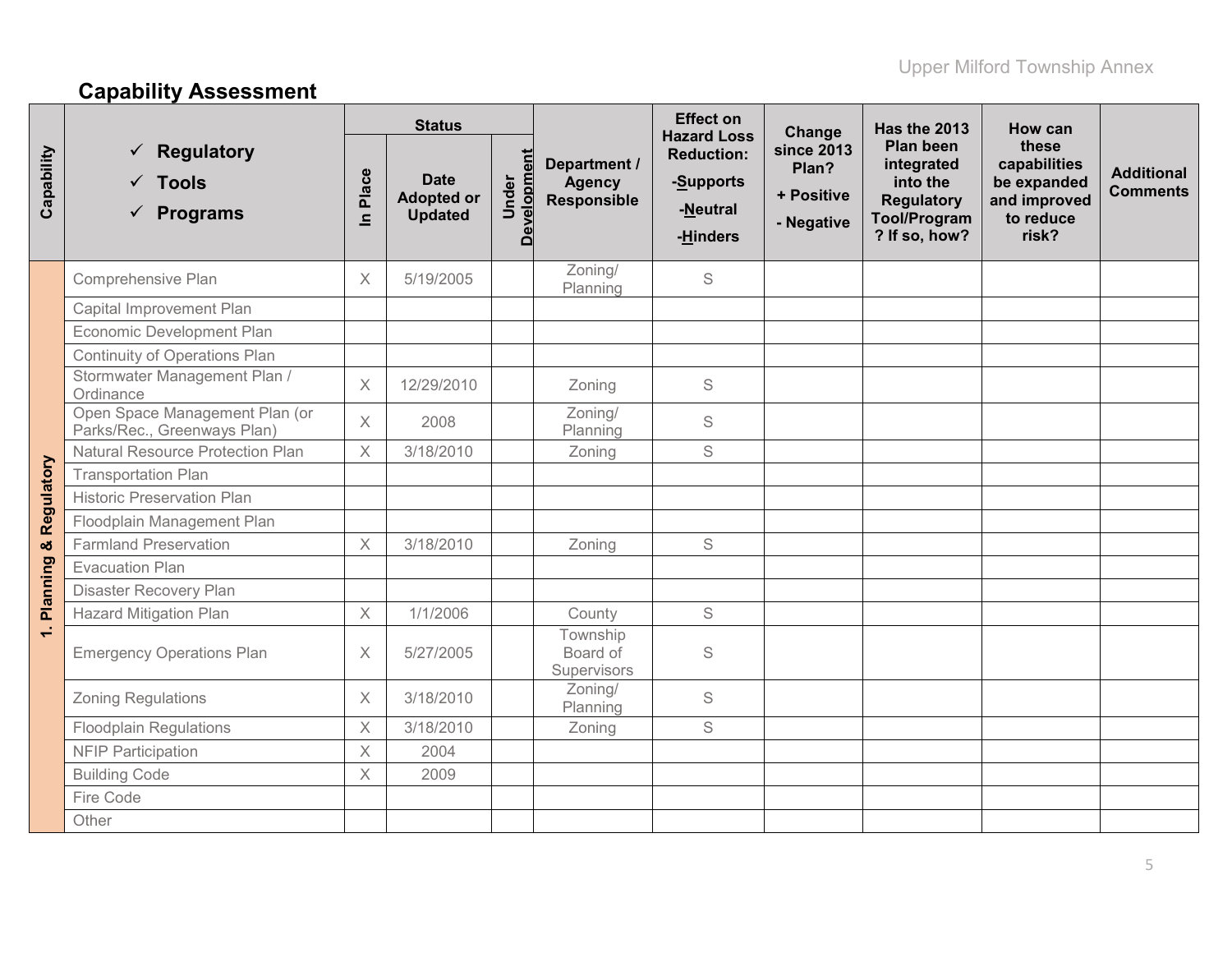# **Capability Assessment –** *continued*

| Capability     | $\checkmark$ Staff<br><b>Personnel</b><br><b>Resources</b><br>$\checkmark$                                                       | <b>Yes</b> | <b>No</b> | Department /<br><b>Agency</b>                           | Change<br><b>since 2013</b><br>Plan?<br>+ Positive<br>- Negative | How can these<br>capabilities be<br>expanded and<br>improved to<br>reduce risk? | <b>Additional</b><br><b>Comments</b> |
|----------------|----------------------------------------------------------------------------------------------------------------------------------|------------|-----------|---------------------------------------------------------|------------------------------------------------------------------|---------------------------------------------------------------------------------|--------------------------------------|
|                | Planners (with land use / land development knowledge)                                                                            | $\times$   |           | Planning                                                | <b>No</b>                                                        |                                                                                 |                                      |
|                | Planners or engineers (with natural and / or human-caused hazards<br>knowledge)                                                  | $\times$   |           | Township<br>Engineer<br>consultant                      | <b>No</b>                                                        |                                                                                 |                                      |
|                | Engineers or professionals trained in building and / or infrastructure<br>construction practices (including building inspectors) | $\times$   |           | <b>Building depart</b><br>3rd party<br>consultant       | <b>No</b>                                                        |                                                                                 |                                      |
| Technology     | <b>Emergency Manager</b>                                                                                                         | $\times$   |           | Emergency<br>Management<br>Coordinator                  | <b>No</b>                                                        |                                                                                 |                                      |
| ×              | Floodplain administrator / manager                                                                                               | $\times$   |           | Zoning                                                  | <b>No</b>                                                        |                                                                                 |                                      |
| Administrative | Land surveyors                                                                                                                   |            |           | Township<br>Engineer<br>consultant                      | <b>No</b>                                                        |                                                                                 |                                      |
|                | Staff familiar with the hazards of the community                                                                                 | $\times$   |           | <b>Public Works</b>                                     | <b>No</b>                                                        |                                                                                 |                                      |
| $\mathbf{N}$   | Personnel skilled in Geographical Information Systems (GIS) and / or<br>FEMA's HAZUS program                                     |            |           | Planning/Zoning                                         | <b>No</b>                                                        |                                                                                 |                                      |
|                | Grant writers or fiscal staff to handle large / complex grants                                                                   |            |           | General<br>administration<br>w/ consultant if<br>needed | <b>No</b>                                                        |                                                                                 |                                      |
|                | Other                                                                                                                            |            |           |                                                         |                                                                  |                                                                                 |                                      |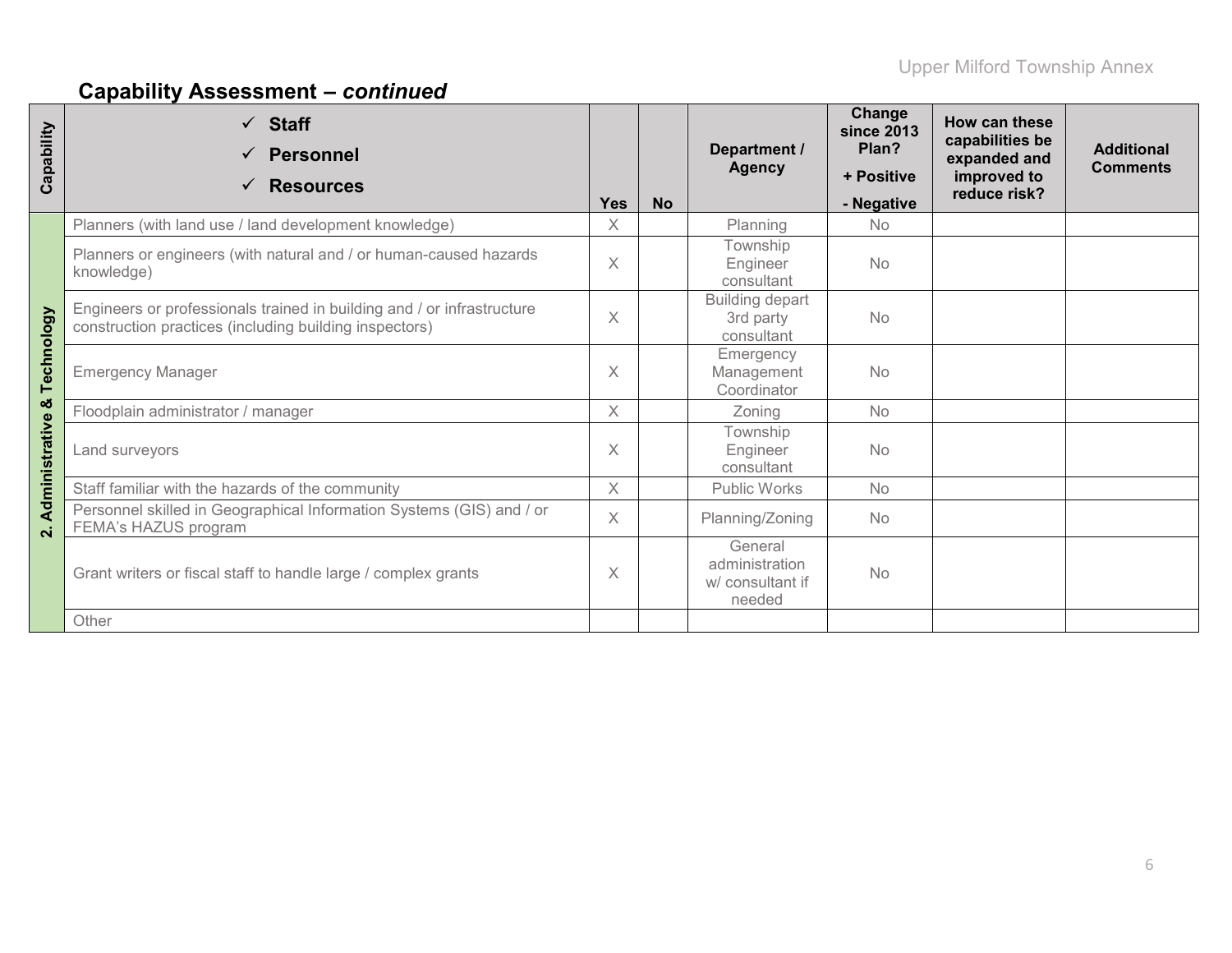# **Capability Assessment –** *continued*

| Capability       |                                                         | <b>Yes</b> | <b>No</b> | Department /<br><b>Agency</b>                      | <b>Change since</b><br>2013 Plan?<br>+ Positive<br>- Negative | How can these<br>capabilities be<br>expanded and<br>improved to<br>reduce risk? | <b>Additional</b><br><b>Comments</b> |
|------------------|---------------------------------------------------------|------------|-----------|----------------------------------------------------|---------------------------------------------------------------|---------------------------------------------------------------------------------|--------------------------------------|
|                  | Capital improvement programming                         | X          |           | General<br>Administration                          | <b>No</b>                                                     |                                                                                 |                                      |
|                  | <b>Community Development Block Grants (CDBG)</b>        | X          |           | General<br>Administration                          | <b>No</b>                                                     |                                                                                 |                                      |
|                  | Special purposes taxes                                  | X          |           | General<br>Administration                          | <b>No</b>                                                     |                                                                                 |                                      |
|                  | Gas / Electricity utility fees                          |            | X.        | N/A                                                | No                                                            |                                                                                 |                                      |
| <b>Resources</b> | Water / Sewer fees                                      |            | $\times$  | Lehigh County<br>Authority                         | <b>No</b>                                                     |                                                                                 |                                      |
|                  | Stormwater utility fees                                 |            | $\chi$    | N/A                                                | <b>No</b>                                                     |                                                                                 |                                      |
| Financial        | Development impact fees                                 | X          |           | General<br>Administration                          | No                                                            |                                                                                 |                                      |
| က်               | General obligation, revenue, and / or special tax bonds | X          |           | General<br>Administration                          | <b>No</b>                                                     |                                                                                 |                                      |
|                  | Partnering arrangements or intergovernmental agreements | X          |           | General<br>Administration &<br><b>Public Works</b> | No                                                            |                                                                                 |                                      |
|                  | Other                                                   |            |           |                                                    |                                                               |                                                                                 |                                      |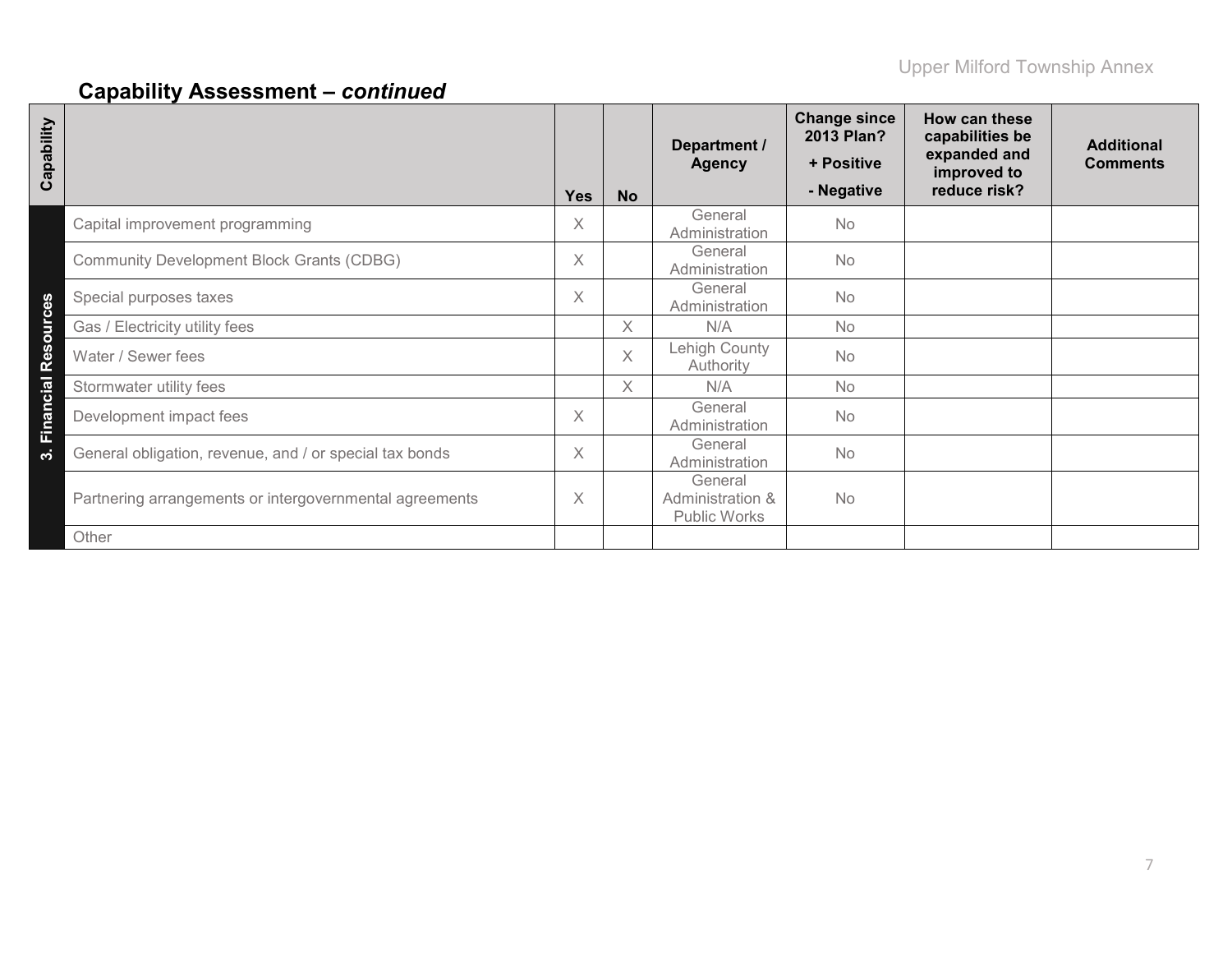# **Capability Assessment –** *continued*

| Capability           | Program<br>Organization                                                                                                                                           | <b>Yes</b>        | <b>No</b> | Department /<br><b>Agency</b>            | <b>Change since</b><br>2013 Plan?<br>+ Positive<br>- Negative | How can these<br>capabilities be<br>expanded and<br>improved to<br>reduce risk? | <b>Additional</b><br><b>Comments</b> |
|----------------------|-------------------------------------------------------------------------------------------------------------------------------------------------------------------|-------------------|-----------|------------------------------------------|---------------------------------------------------------------|---------------------------------------------------------------------------------|--------------------------------------|
|                      | <b>Firewise Communities Certification</b>                                                                                                                         |                   | X         |                                          |                                                               |                                                                                 |                                      |
|                      | <b>StormReady Certification</b>                                                                                                                                   |                   | X         |                                          |                                                               |                                                                                 |                                      |
|                      | Natural disaster or safety-related school programs                                                                                                                |                   | X         |                                          |                                                               |                                                                                 |                                      |
| <b>Outreach</b><br>ೲ | Ongoing public education or information programs such as,<br>responsible water use, fire safety, household preparedness, and<br>environmental education.          | $\checkmark$<br>⋏ |           | Environmental<br><b>Advisory Council</b> |                                                               |                                                                                 |                                      |
|                      | Public-private partnership initiatives addressing disaster related<br>issues.                                                                                     |                   | X         |                                          |                                                               |                                                                                 |                                      |
| Education<br>4       | Local citizen groups or non-profit organizations focused on<br>environmental protection, emergency preparedness, access and<br>functional needs populations, etc. |                   |           | Environmental<br><b>Advisory Council</b> |                                                               |                                                                                 |                                      |
|                      | Other                                                                                                                                                             |                   |           |                                          |                                                               |                                                                                 |                                      |

| Capability         |                                | <b>Degree of Capability</b><br>High<br>Limited<br><b>Moderate</b> |   | <b>Change since the 2013 Hazard</b><br><b>Mitigation Plan?</b><br>If so, how? | <b>Additional Comments</b> |  |
|--------------------|--------------------------------|-------------------------------------------------------------------|---|-------------------------------------------------------------------------------|----------------------------|--|
| Ĕ                  | <b>Planning and Regulatory</b> |                                                                   | Χ |                                                                               |                            |  |
| 1 <u>@</u><br>Self | Administrative and Technical   |                                                                   | Χ |                                                                               |                            |  |
| sees<br>ທ່         | Financial                      |                                                                   | X |                                                                               |                            |  |
| đ                  | <b>Education and Outreach</b>  |                                                                   | X |                                                                               |                            |  |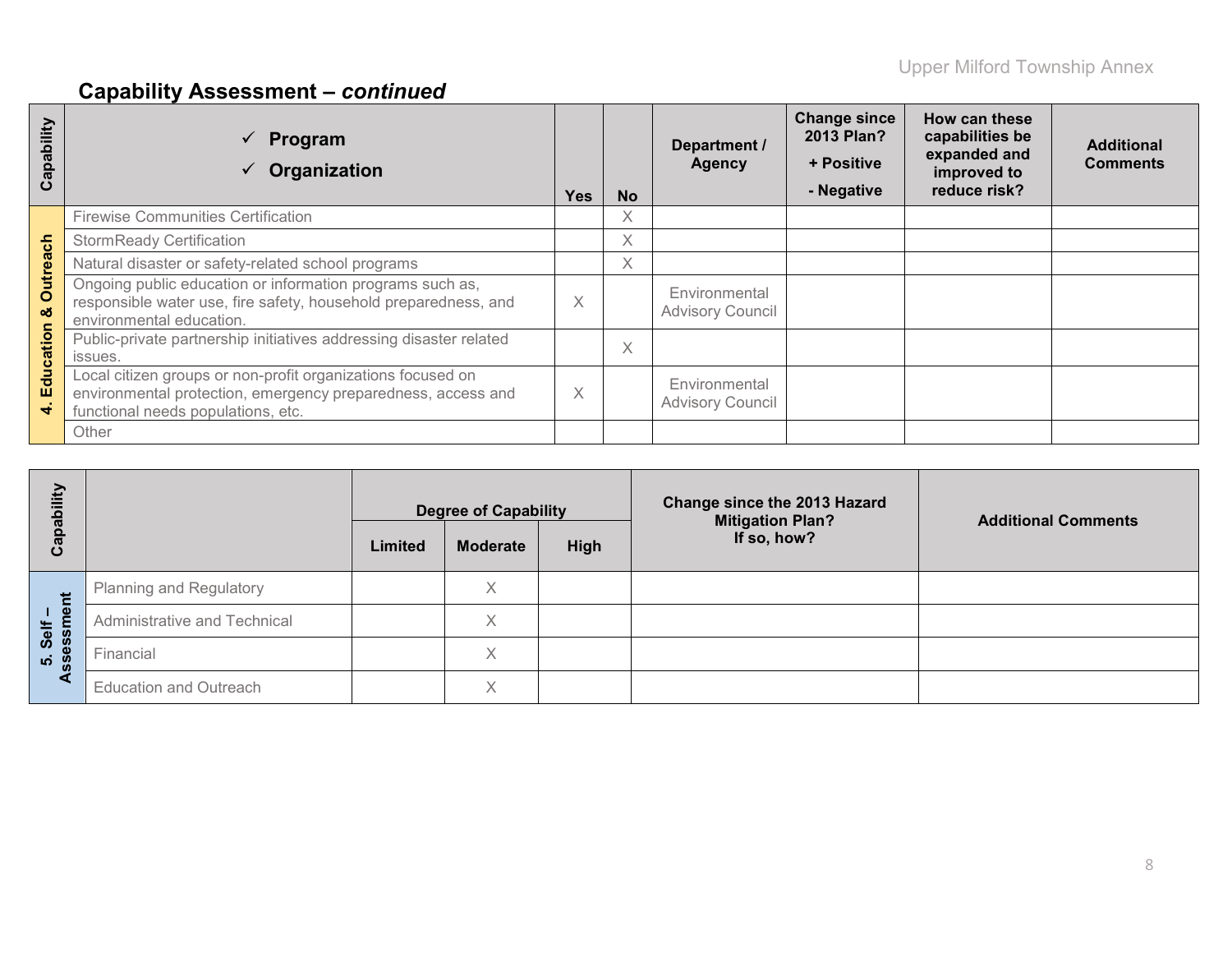## **Known or Anticipated Future Development / Redevelopment**

| Development /<br><b>Property Name</b> | <b>Type of Development</b> | <b>Number of Structures</b> | Location                                           | <b>Known Hazard Zone</b>         | <b>Description / Status</b> |
|---------------------------------------|----------------------------|-----------------------------|----------------------------------------------------|----------------------------------|-----------------------------|
| Fields at Indian Creek                | 55 and Over<br>Community   | 176 houses                  | Between Indian Creek and<br><b>Chestnut Street</b> | Flooding on Indian<br>Creek Road |                             |
| Fields at Jasper Ridge                | Twins &<br>Townhomes       | 44 twins/<br>79 townhomes   | Between West Minor<br>Street and Mink Road         |                                  |                             |
| Maple Ridge                           | Single House               | 42 houses                   | Off Main Road West                                 |                                  |                             |

### **Natural & Non-Natural Event History Specific to Upper Milford Township**

| Type of Event and Date(s)               | <b>FEMA Disaster #</b><br>(if applicable) | Local Damage(s) or Loss(es)                                |
|-----------------------------------------|-------------------------------------------|------------------------------------------------------------|
| Winter Storm Jonas - 1/2016             | DR-4267-PA                                |                                                            |
| Pennsylvania COVID-19 Pandemic - 1/2020 | DR-4506-PA                                | Emergency Protective measures to combat COVID-19 Pandemic. |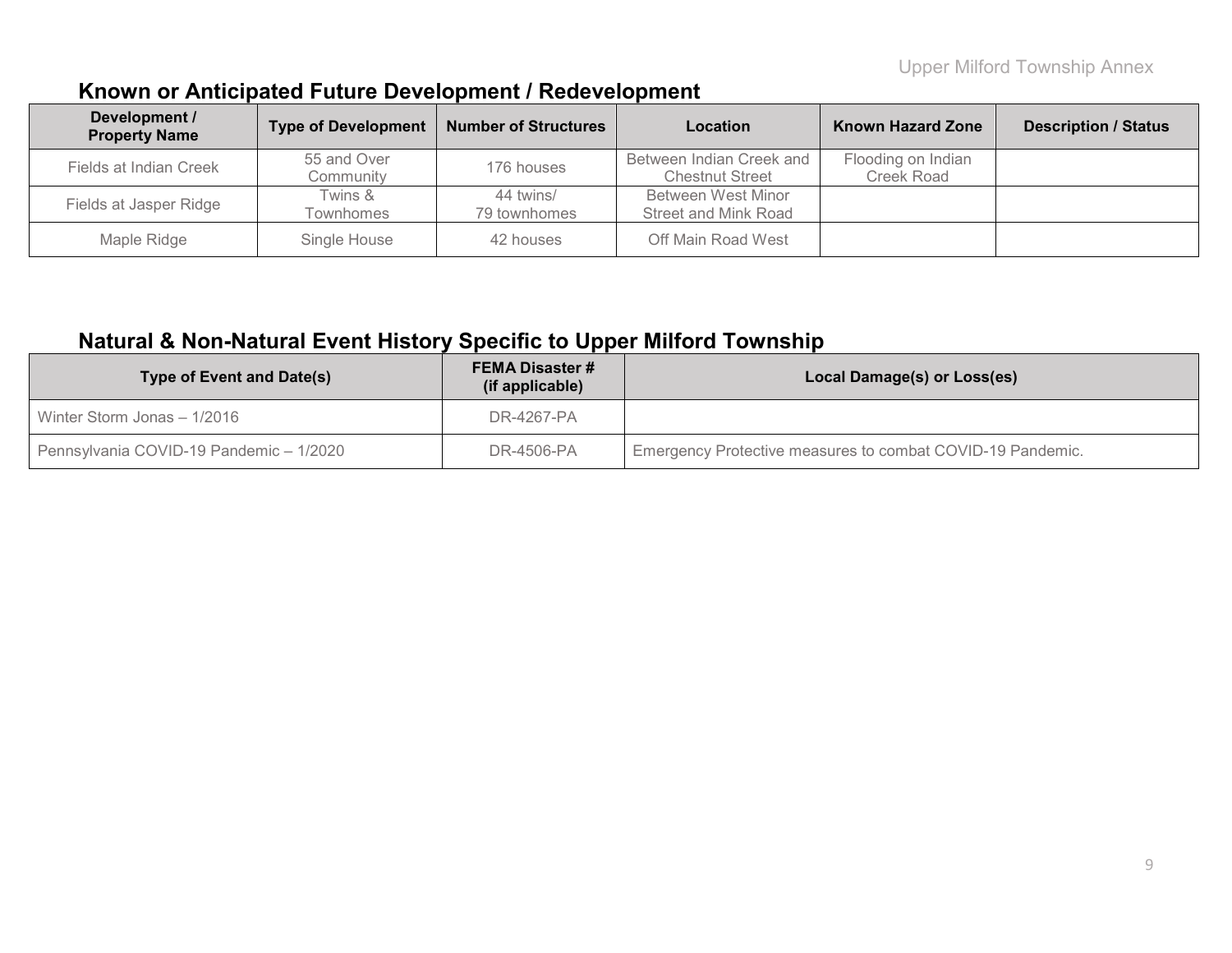# **2013 Municipal Action Plan Status**

|                         |                                                                                                                                                                                                                                                                                                                                                                                                                                                                                                                                                                                                                                                    |                                          |                            | <b>Status</b>  |           |              |                            |
|-------------------------|----------------------------------------------------------------------------------------------------------------------------------------------------------------------------------------------------------------------------------------------------------------------------------------------------------------------------------------------------------------------------------------------------------------------------------------------------------------------------------------------------------------------------------------------------------------------------------------------------------------------------------------------------|------------------------------------------|----------------------------|----------------|-----------|--------------|----------------------------|
|                         | <b>Existing Mitigation Action</b><br>(from 2013 Hazard Mitigation Plan)                                                                                                                                                                                                                                                                                                                                                                                                                                                                                                                                                                            | Progress<br>nknown<br>$\frac{1}{2}$<br>∍ | Progress<br>$\overline{a}$ | ontinuous<br>Ŏ | Completed | Discontinued | <b>Additional Comments</b> |
| $\mathbf 1$             | Work along with electric utility to improve electric utility primary and secondary line<br>clearing.                                                                                                                                                                                                                                                                                                                                                                                                                                                                                                                                               | $\times$                                 |                            |                |           |              |                            |
| $\overline{2}$          | Maintain an adequate fleet of vehicles and equipment to handle anticipated emergency<br>response.                                                                                                                                                                                                                                                                                                                                                                                                                                                                                                                                                  |                                          |                            | X              |           |              |                            |
| 3                       | Retrofit (e.g. elevate, flood-proof) structures located in hazard-prone areas to protect<br>structures from future damage, with repetitive loss and severe repetitive loss properties as<br>priority. Specifically identified are the following: - Residences on Chestnut Street between<br><b>Batman and Toll Gate</b><br>Phase 1: Identify appropriate candidates for retrofitting based on cost-effectiveness versus<br>relocation.<br>Phase 2: Where retrofitting is determined to be a viable option, work with property owners<br>toward implementation of that action based on available funding from FEMA and local<br>match availability. | $\times$                                 |                            |                |           |              |                            |
| $\overline{\mathbf{4}}$ | Purchase, or relocate structures located in hazard- prone areas to protect structures from<br>future damage, with repetitive loss and severe repetitive loss properties as priority.<br>Specifically identified are the following:<br>- Residences on Chestnut Street between Batman and Toll Gate<br>Phase 1: Identify appropriate candidates for relocation based on cost-effectiveness versus<br>retrofitting.<br>Phase 2: Where relocation is determined to be a viable option, work with property owners<br>toward implementation of that action based on available funding from FEMA and local<br>match availability.                        | $\times$                                 |                            |                |           |              |                            |
| 5                       | Maintain compliance with and good-standing in the NFIP including adoption and<br>enforcement of floodplain management requirements (e.g. regulating all new and<br>substantially improved construction in Special Hazard Flood Areas), floodplain<br>identification and mapping, and flood insurance outreach to the community.<br>Further, continue to meet and/or exceed the minimum NFIP standards and criteria through<br>the following NFIP- related continued compliance actions identified below.                                                                                                                                           |                                          |                            | X              |           |              |                            |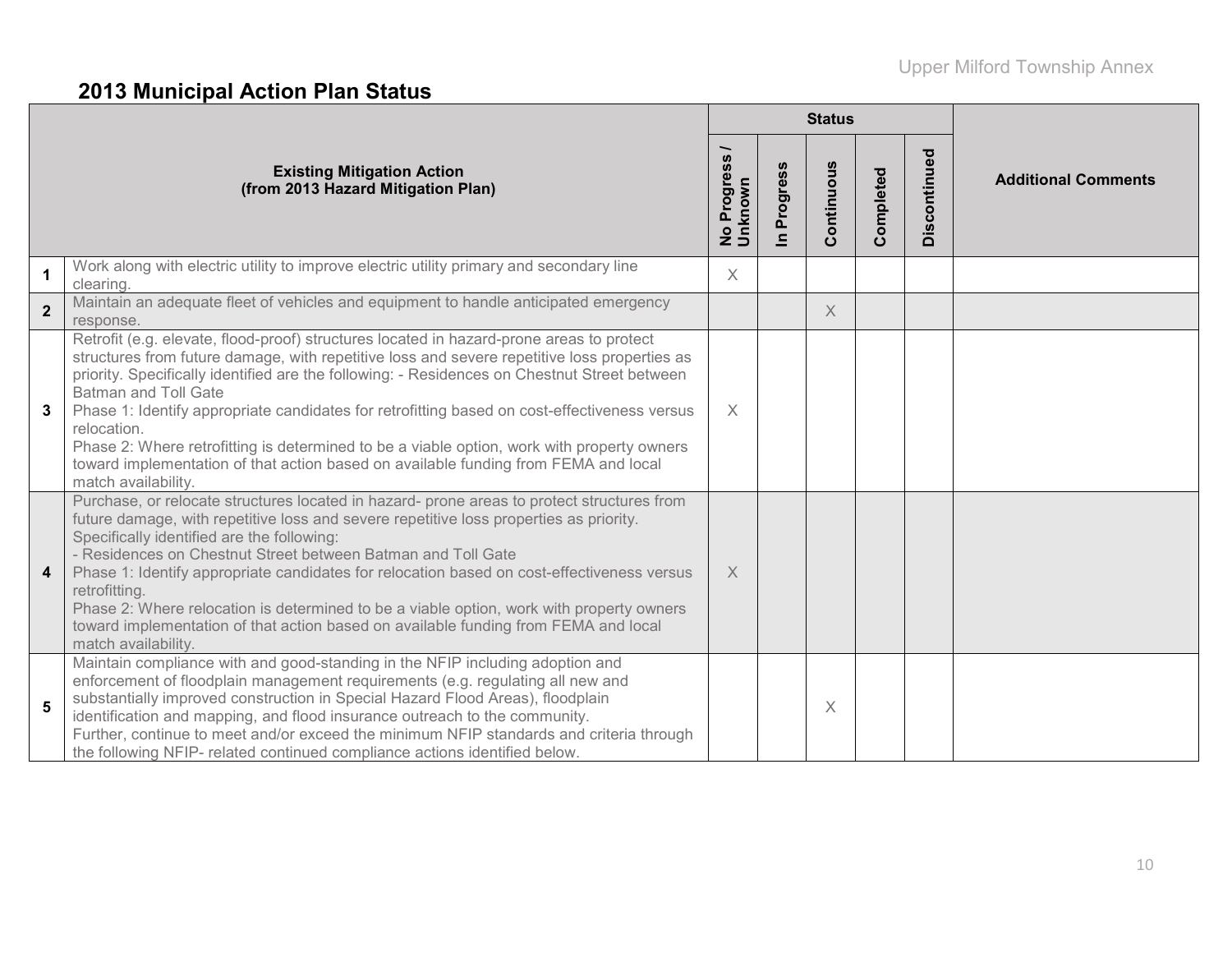# **2013 Municipal Action Plan Status –** *continued*

|                |                                                                                                                                                                                                                                                                                                                                                                                                                                                                                                                                                                                                                                                                                                                                                                                                                                                                                                                                                                                                                                   |                        |                          | <b>Status</b>             |           |              |                            |
|----------------|-----------------------------------------------------------------------------------------------------------------------------------------------------------------------------------------------------------------------------------------------------------------------------------------------------------------------------------------------------------------------------------------------------------------------------------------------------------------------------------------------------------------------------------------------------------------------------------------------------------------------------------------------------------------------------------------------------------------------------------------------------------------------------------------------------------------------------------------------------------------------------------------------------------------------------------------------------------------------------------------------------------------------------------|------------------------|--------------------------|---------------------------|-----------|--------------|----------------------------|
|                | <b>Existing Mitigation Action</b><br>(from 2013 Hazard Mitigation Plan)                                                                                                                                                                                                                                                                                                                                                                                                                                                                                                                                                                                                                                                                                                                                                                                                                                                                                                                                                           | No Progress<br>Unknown | Progress<br>$\mathbf{a}$ | Continuous                | Completed | Discontinued | <b>Additional Comments</b> |
| 6              | Conduct and facilitate community and public education and outreach for residents and<br>businesses to include, but not be limited to, the following to promote and effect natural<br>hazard risk reduction:<br>Provide and maintain links to the HMP website, and regularly post notices on the<br>/municipal homepage(s) referencing the HMP webpages.<br>Prepare and distribute informational letters to flood vulnerable property owners and<br>neighborhood associations, explaining the availability of mitigation grant funding to mitigate<br>their properties, and instructing them on how they can learn more and implement<br>mitigation. Use email notification systems and newsletters to better educate the public on<br>flood insurance, the availability of mitigation grant funding, and personal natural hazard risk<br>reduction measures.<br>Work with neighborhood associations, civic and business groups to disseminate<br>information on flood insurance and the availability of mitigation grant funding. |                        |                          | $\times$                  |           |              |                            |
| $\overline{7}$ | Begin the process to adopt higher regulatory standards to manage flood risk (i.e. increased<br>freeboard, cumulative substantial damage/improvements).                                                                                                                                                                                                                                                                                                                                                                                                                                                                                                                                                                                                                                                                                                                                                                                                                                                                            |                        |                          | $\times$                  |           |              |                            |
| 8              | Determine if a Community Assistance Visit (CAV) or Community Assistance Contact (CAC)<br>is needed, and schedule if needed.                                                                                                                                                                                                                                                                                                                                                                                                                                                                                                                                                                                                                                                                                                                                                                                                                                                                                                       | $\chi$                 |                          |                           |           |              |                            |
| 9              | Have designated NFIP Floodplain Administrator (FPA) become a Certified Floodplain<br>Manager through the ASFPM, and pursue relevant continuing education training such as<br>FEMA Benefit-Cost Analysis.                                                                                                                                                                                                                                                                                                                                                                                                                                                                                                                                                                                                                                                                                                                                                                                                                          | $\times$               |                          |                           |           |              |                            |
| 10             | Participate in the Community Rating System (CRS) to further manage flood risk and<br>reduce flood insurance premiums for NFIP policyholders. This shall start with the<br>submission to FEMA-DHS of a Letter of Intent to join CRS, followed by the completion and<br>submission of an application to the program once the community's current compliance<br>with the NFIP is established.                                                                                                                                                                                                                                                                                                                                                                                                                                                                                                                                                                                                                                        | $\times$               |                          |                           |           |              |                            |
| 11             | Archive elevation certificates                                                                                                                                                                                                                                                                                                                                                                                                                                                                                                                                                                                                                                                                                                                                                                                                                                                                                                                                                                                                    |                        | Χ                        |                           |           |              |                            |
| 12             | Continue to support the implementation, monitoring, maintenance, and updating of this<br>Plan, as defined in Section 7.0                                                                                                                                                                                                                                                                                                                                                                                                                                                                                                                                                                                                                                                                                                                                                                                                                                                                                                          |                        |                          | $\times$                  |           |              |                            |
| 13             | Complete the ongoing updates of the Comprehensive Emergency Management Plans                                                                                                                                                                                                                                                                                                                                                                                                                                                                                                                                                                                                                                                                                                                                                                                                                                                                                                                                                      |                        |                          | $\boldsymbol{\mathsf{X}}$ |           |              |                            |
| 14             | Create/enhance/maintain mutual aid agreements with neighboring communities for<br>continuity of operations.                                                                                                                                                                                                                                                                                                                                                                                                                                                                                                                                                                                                                                                                                                                                                                                                                                                                                                                       |                        | X                        |                           |           |              |                            |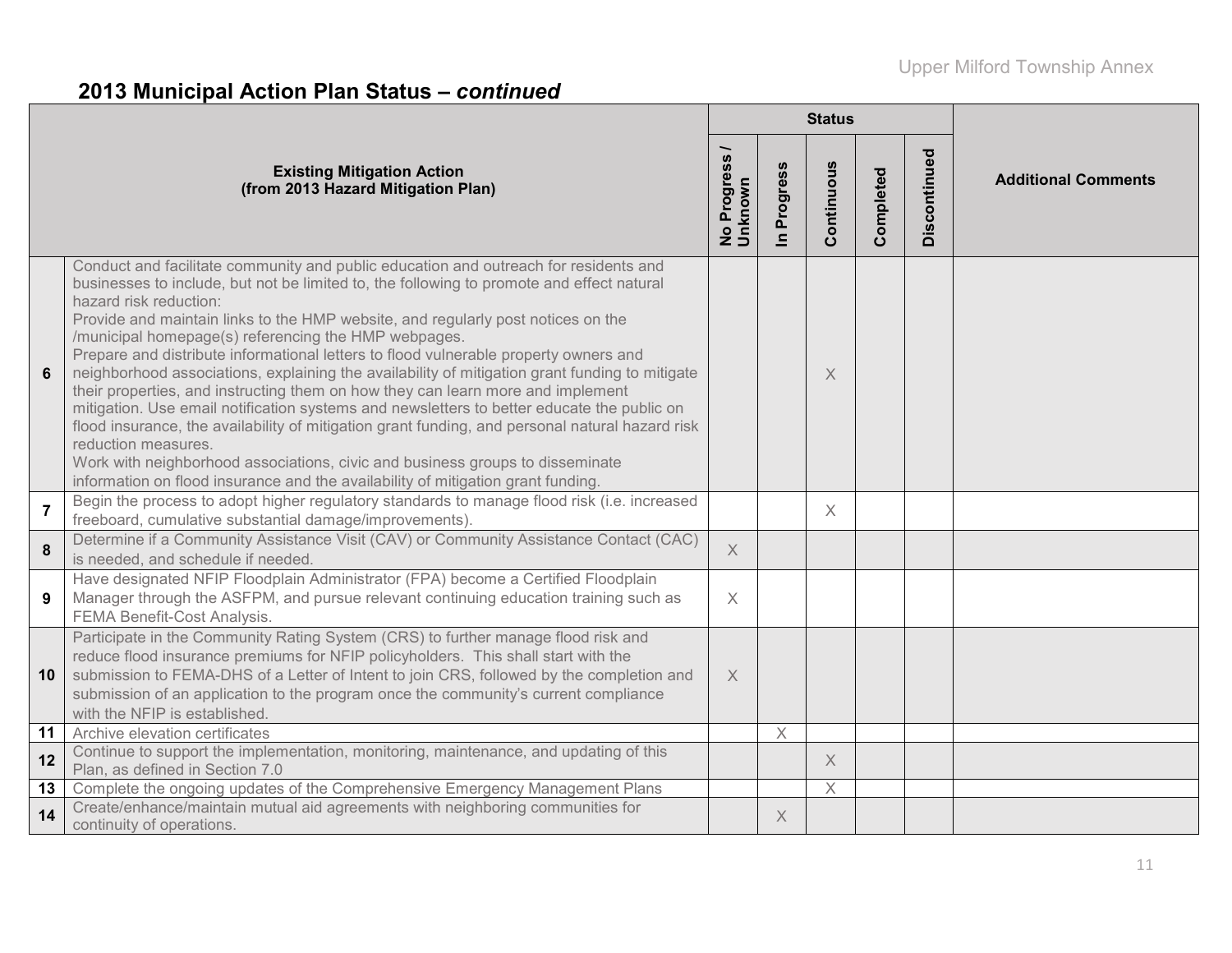### **2013 Municipal Action Plan Status –** *continued*

|    |                                                                                                                                                                                                                                                                                         |                          | <b>Status</b> |         |                          |                            |  |  |
|----|-----------------------------------------------------------------------------------------------------------------------------------------------------------------------------------------------------------------------------------------------------------------------------------------|--------------------------|---------------|---------|--------------------------|----------------------------|--|--|
|    | <b>Existing Mitigation Action</b><br>(from 2013 Hazard Mitigation Plan)                                                                                                                                                                                                                 |                          |               | mpleted | o<br>Ē<br>isco<br>$\Box$ | <b>Additional Comments</b> |  |  |
| 15 | Identify and develop agreements with entities that can provide support with FEMA/PEMA<br>paperwork after disasters; qualified damage assessment personnel - Improve post-<br>disaster capabilities - damage assessment; FEMA/PEMA paperwork compilation,<br>submissions, record-keeping | $\sqrt{}$<br>∧           |               |         |                          |                            |  |  |
| 16 | Work with regional agencies (i.e. County and PEMA) to help develop damage assessment<br>capabilities at the local level through such things as training programs, certification of<br>qualified individuals (e.g. code officials, floodplain managers, engineers).<br>.                 | $\checkmark$<br>$\wedge$ |               |         |                          |                            |  |  |

#### **Notes:**

**1.** Actions not carried through to the 2018 Action Plan are so noted.

**2.** To maintain National Flood Insurance Program (NFIP) compliance, actions related to the NFIP were carried through to the 2018 Action Plan even if identified by the municipality as completed.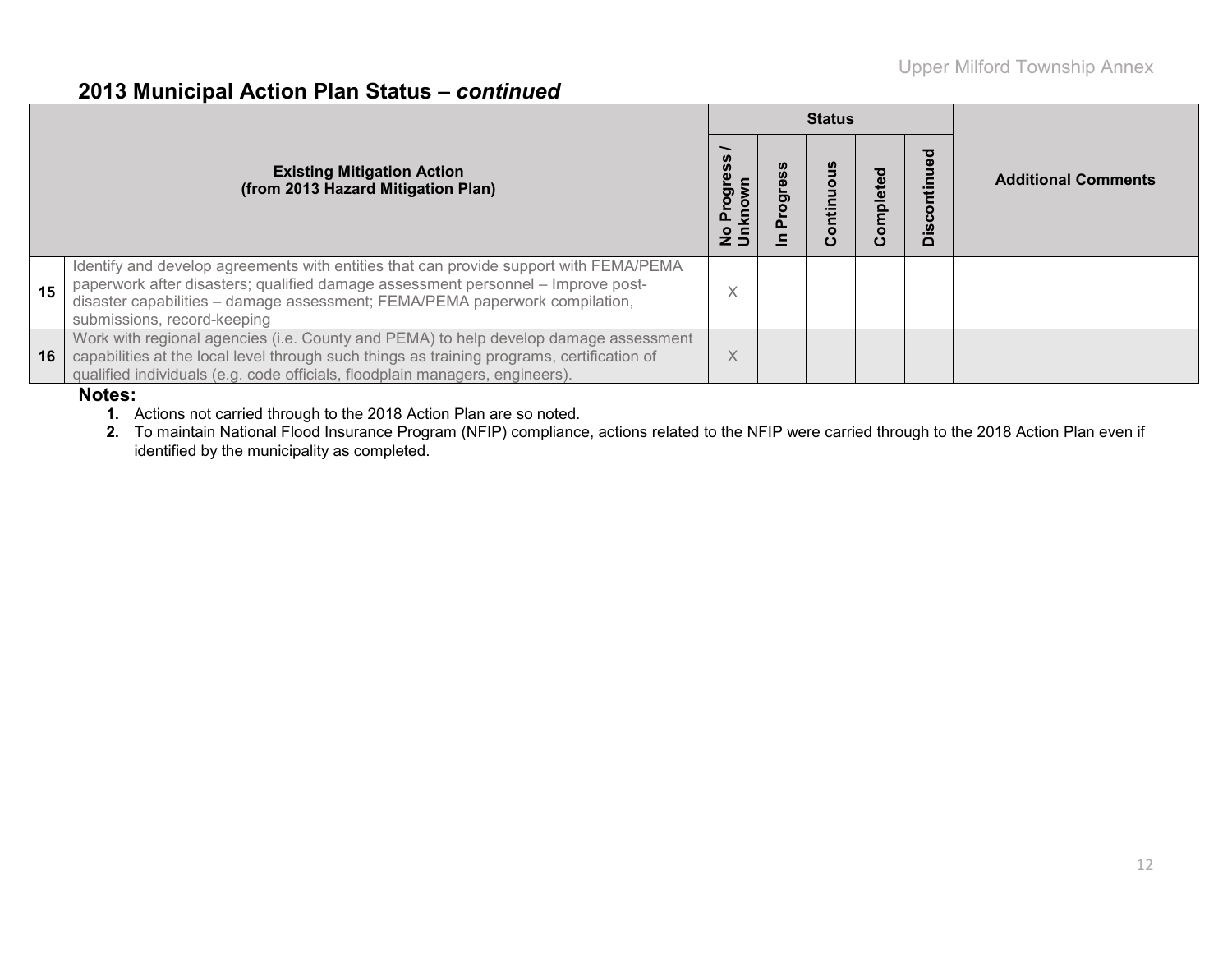# **2018 Mitigation Action Plan**

|                | <b>Mitigation Action</b>                                                                                                                                                                                                                                                                                                                                                                                                                                                                                                                                                                                                                                                             | <b>Mitigation</b><br><b>Technique</b><br>Category | Hazard(s)<br><b>Addressed</b>                                         | <b>Priority</b><br>(H/M/L) | <b>Estimated</b><br>Cost | <b>Potential</b><br><b>Funding</b>                                                                                              | <b>Lead Agency</b><br>/ Department                                                                                           | Implementation<br><b>Schedule</b> | <b>Applies to</b><br>New and / or<br><b>Existing</b><br><b>Structures</b> |
|----------------|--------------------------------------------------------------------------------------------------------------------------------------------------------------------------------------------------------------------------------------------------------------------------------------------------------------------------------------------------------------------------------------------------------------------------------------------------------------------------------------------------------------------------------------------------------------------------------------------------------------------------------------------------------------------------------------|---------------------------------------------------|-----------------------------------------------------------------------|----------------------------|--------------------------|---------------------------------------------------------------------------------------------------------------------------------|------------------------------------------------------------------------------------------------------------------------------|-----------------------------------|---------------------------------------------------------------------------|
| $\mathbf 1$    | Work along with electric utility to<br>improve electric utility primary and<br>secondary line clearing.                                                                                                                                                                                                                                                                                                                                                                                                                                                                                                                                                                              | Structure &<br>Infrastructure                     | Windstorm/<br>Tornado,<br>Winter<br>Storm,<br>Utility<br>Interruption | High                       | Medium                   | Private<br>Sector,<br>Municipal<br><b>Budget</b>                                                                                | Township,<br>working with<br>electric utilities                                                                              | Short Term                        | Existing                                                                  |
| $\overline{2}$ | Maintain an adequate fleet of<br>vehicles and equipment to handle<br>anticipated emergency response.                                                                                                                                                                                                                                                                                                                                                                                                                                                                                                                                                                                 | Structure &<br>Infrastructure                     | All Hazards                                                           | High                       | High                     | Municipal<br>Budget;<br>Homeland<br>Security<br>Grant and<br>public<br>protection<br>emergency<br>services<br>grant<br>programs | Municipality                                                                                                                 | On-going                          | N/A                                                                       |
| 3              | Retrofit (e.g. elevate, flood-proof)<br>structures located in hazard-prone<br>areas to protect structures from<br>future damage, with repetitive loss<br>and severe repetitive loss properties<br>as priority. Specifically identified are<br>the following: - Residences on<br><b>Chestnut Street between</b><br><b>Batman and Toll Gate</b><br>Phase 1: Identify appropriate<br>candidates for retrofitting based on<br>cost-effectiveness versus relocation.<br>Phase 2: Where retrofitting is<br>determined to be a viable option,<br>work with property owners toward<br>implementation of that action based<br>on available funding from FEMA and<br>local match availability. | Structure &<br>Infrastructure                     | Flood                                                                 | High                       | High                     | <b>FEMA</b><br>Mitigation<br>Grant<br>Programs<br>and local<br>budget (or<br>property<br>owner) for<br>cost share               | Municipality<br>(via Municipal<br>Engineer/NFIP<br>Floodplain<br>Administrator)<br>with support<br>from PEMA,<br><b>FEMA</b> | Long Term DOF                     | Existing                                                                  |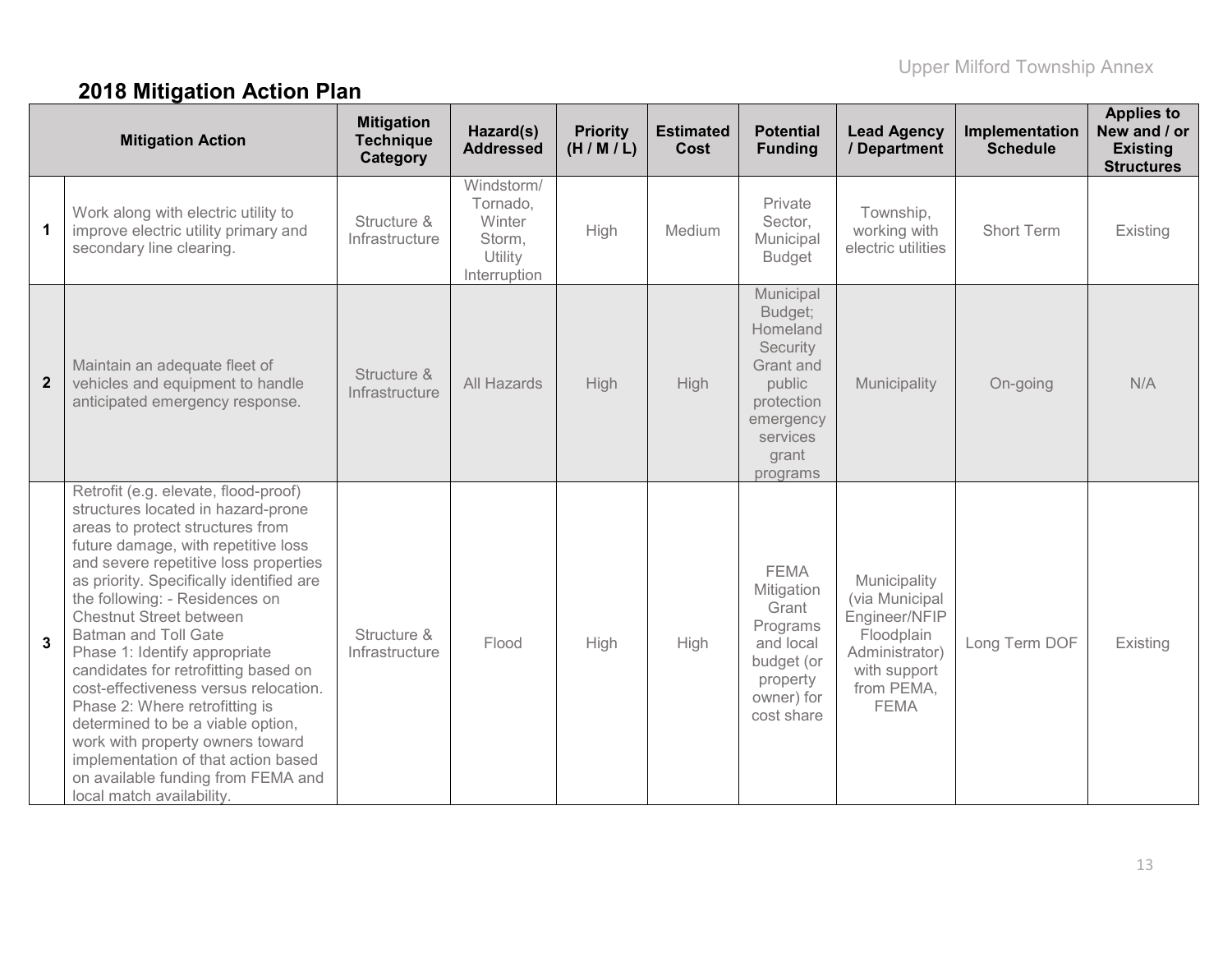|                  | <b>Mitigation Action</b>                                                                                                                                                                                                                                                                                                                                                                                                                                                                                                                                                                                                                                         | <b>Mitigation</b><br><b>Technique</b><br>Category | Hazard(s)<br><b>Addressed</b> | <b>Priority</b><br>(H/M/L) | <b>Estimated</b><br>Cost | <b>Potential</b><br><b>Funding</b>                                                                                | <b>Lead Agency</b><br>/ Department                                                                                               | Implementation<br><b>Schedule</b> | <b>Applies to</b><br>New and / or<br><b>Existing</b><br><b>Structures</b> |
|------------------|------------------------------------------------------------------------------------------------------------------------------------------------------------------------------------------------------------------------------------------------------------------------------------------------------------------------------------------------------------------------------------------------------------------------------------------------------------------------------------------------------------------------------------------------------------------------------------------------------------------------------------------------------------------|---------------------------------------------------|-------------------------------|----------------------------|--------------------------|-------------------------------------------------------------------------------------------------------------------|----------------------------------------------------------------------------------------------------------------------------------|-----------------------------------|---------------------------------------------------------------------------|
| $\boldsymbol{4}$ | Purchase, or relocate structures<br>located in hazard- prone areas to<br>protect structures from future<br>damage, with repetitive loss and<br>severe repetitive loss properties as<br>priority. Specifically identified are the<br>following:<br>- Residences on Chestnut Street<br>between<br><b>Batman and Toll Gate</b><br>Phase 1: Identify appropriate<br>candidates for relocation based on<br>cost-effectiveness versus retrofitting.<br>Phase 2: Where relocation is<br>determined to be a viable option,<br>work with property owners toward<br>implementation of that action based<br>on available funding from FEMA and<br>local match availability. | Structure &<br>Infrastructure                     | Flood                         | High                       | High                     | <b>FEMA</b><br>Mitigation<br>Grant<br>Programs<br>and local<br>budget (or<br>property<br>owner) for<br>cost share | Municipality<br>(via Municipal<br>Engineer/NFIP<br>Floodplain<br>Administrator)<br>with support<br>from PEMA,<br><b>FEMA</b>     | Long Term DOF                     | Existing                                                                  |
| 5                | Maintain compliance with and good<br>standing in the NFIP including<br>adoption and enforcement of<br>floodplain management<br>requirements (e.g. regulating all new<br>and substantially improved<br>construction in Special Hazard Flood<br>Areas), floodplain identification and<br>mapping, and flood insurance<br>outreach to the community.<br>Further, continue to meet and/or<br>exceed the minimum NFIP standards<br>and criteria through the following<br>NFIP- related continued compliance<br>actions identified below.                                                                                                                              | Local plans &<br>Regulations                      | Flood                         | High                       | $Low -$<br>Medium        | Municipal<br><b>Budget</b>                                                                                        | Municipality<br>(via Municipal<br>Engineer/NFIP<br>Floodplain<br>Administrator)<br>with support<br>from PEMA,<br><b>ISO FEMA</b> | On-going                          | New &<br>Existing                                                         |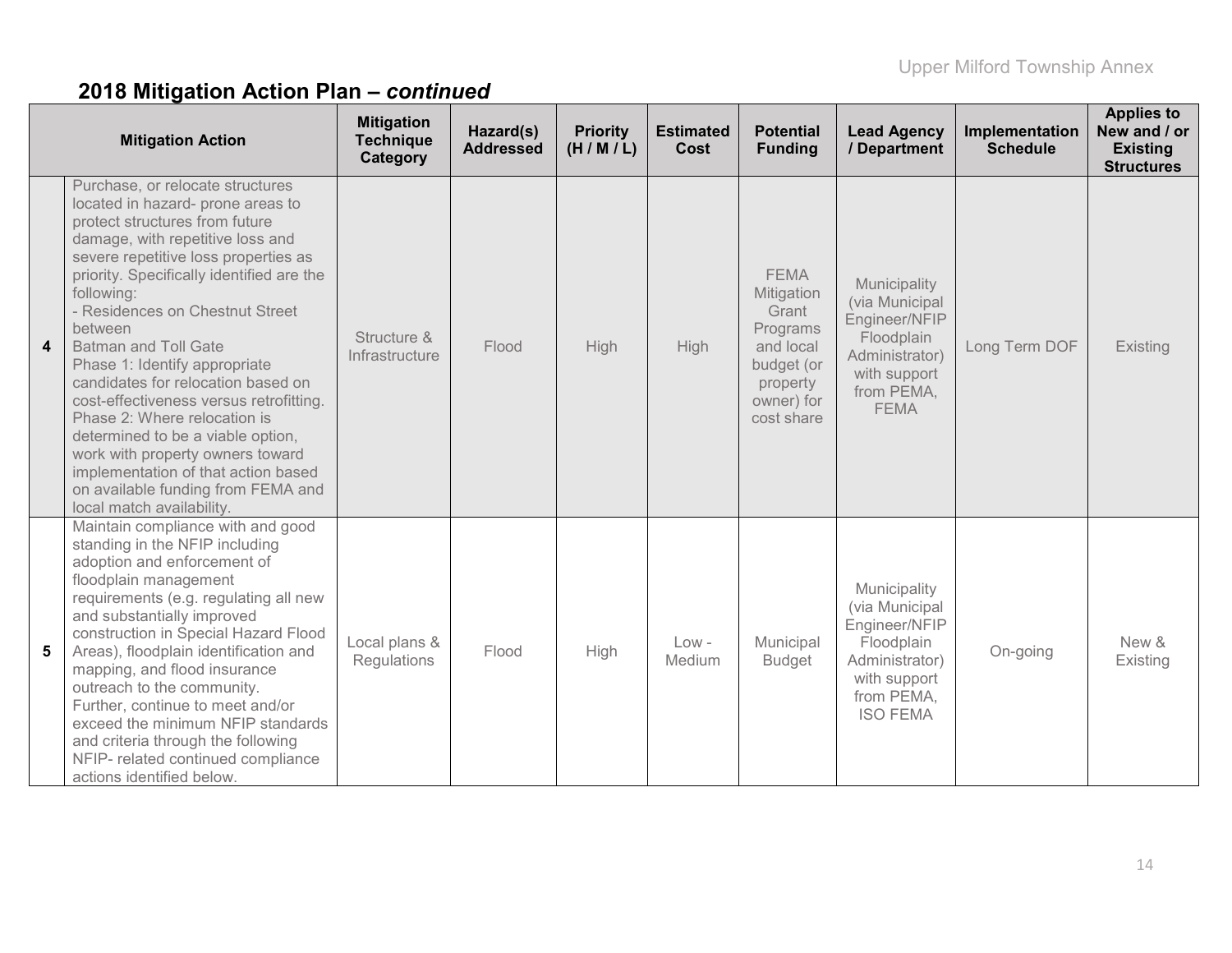|                | <b>Mitigation Action</b>                                                                                                                                                                                                                                                                                                                                                                                                                                                                                                                                                                                                                                                                                                                                                                                                                                                                                                                                                                                                                                                                   | <b>Mitigation</b><br><b>Technique</b><br>Category | Hazard(s)<br><b>Addressed</b> | <b>Priority</b><br>(H/M/L) | <b>Estimated</b><br>Cost | <b>Potential</b><br><b>Funding</b> | Lead Agency /<br><b>Department</b>                                                     | Implementation<br><b>Schedule</b> | <b>Applies to</b><br>New and /<br>or Existing<br><b>Structures</b> |
|----------------|--------------------------------------------------------------------------------------------------------------------------------------------------------------------------------------------------------------------------------------------------------------------------------------------------------------------------------------------------------------------------------------------------------------------------------------------------------------------------------------------------------------------------------------------------------------------------------------------------------------------------------------------------------------------------------------------------------------------------------------------------------------------------------------------------------------------------------------------------------------------------------------------------------------------------------------------------------------------------------------------------------------------------------------------------------------------------------------------|---------------------------------------------------|-------------------------------|----------------------------|--------------------------|------------------------------------|----------------------------------------------------------------------------------------|-----------------------------------|--------------------------------------------------------------------|
| 6              | Conduct and facilitate community<br>and public education and outreach<br>for residents and businesses to<br>include, but not be limited to, the<br>following to promote and effect<br>natural hazard risk reduction:<br>Provide and maintain links to the<br>HMP website, and regularly post<br>notices on the /municipal<br>homepage(s) referencing the HMP<br>webpages.<br>Prepare and distribute informational<br>letters to flood vulnerable property<br>owners and neighborhood<br>associations, explaining the<br>availability of mitigation grant<br>funding to mitigate their properties,<br>and instructing them on how they<br>can learn more and implement<br>mitigation.<br>Use email notification systems and<br>newsletters to better educate the<br>public on flood insurance, the<br>availability of mitigation grant<br>funding, and personal natural<br>hazard risk reduction measures.<br>Work with neighborhood<br>associations, civic and business<br>groups to disseminate information<br>on flood insurance and the<br>availability of mitigation grant<br>funding. | Education<br>&<br>Awareness                       | All Hazards                   | <b>High</b>                | $Low-$<br>Medium         | Municipal<br><b>Budget</b>         | Municipality with<br>support from<br>Planning<br>Partners,<br>PEMA, FEMA               | <b>Short Term</b>                 | N/A                                                                |
| $\overline{7}$ | Begin and/or continue the process<br>to adopt higher regulatory<br>standards to manage flood risk (i.e.<br>increased freeboard, cumulative<br>substantial damage/improvements).                                                                                                                                                                                                                                                                                                                                                                                                                                                                                                                                                                                                                                                                                                                                                                                                                                                                                                            | Local plans<br>&<br>Regulations                   | Flood                         | High                       | Low                      | Municipal<br><b>Budget</b>         | Via Municipal<br>Engineer / NFIP<br>Floodplain<br>Admin. w/ support<br>from PEMA, FEMA | <b>Short Term</b>                 | New &<br>Existing                                                  |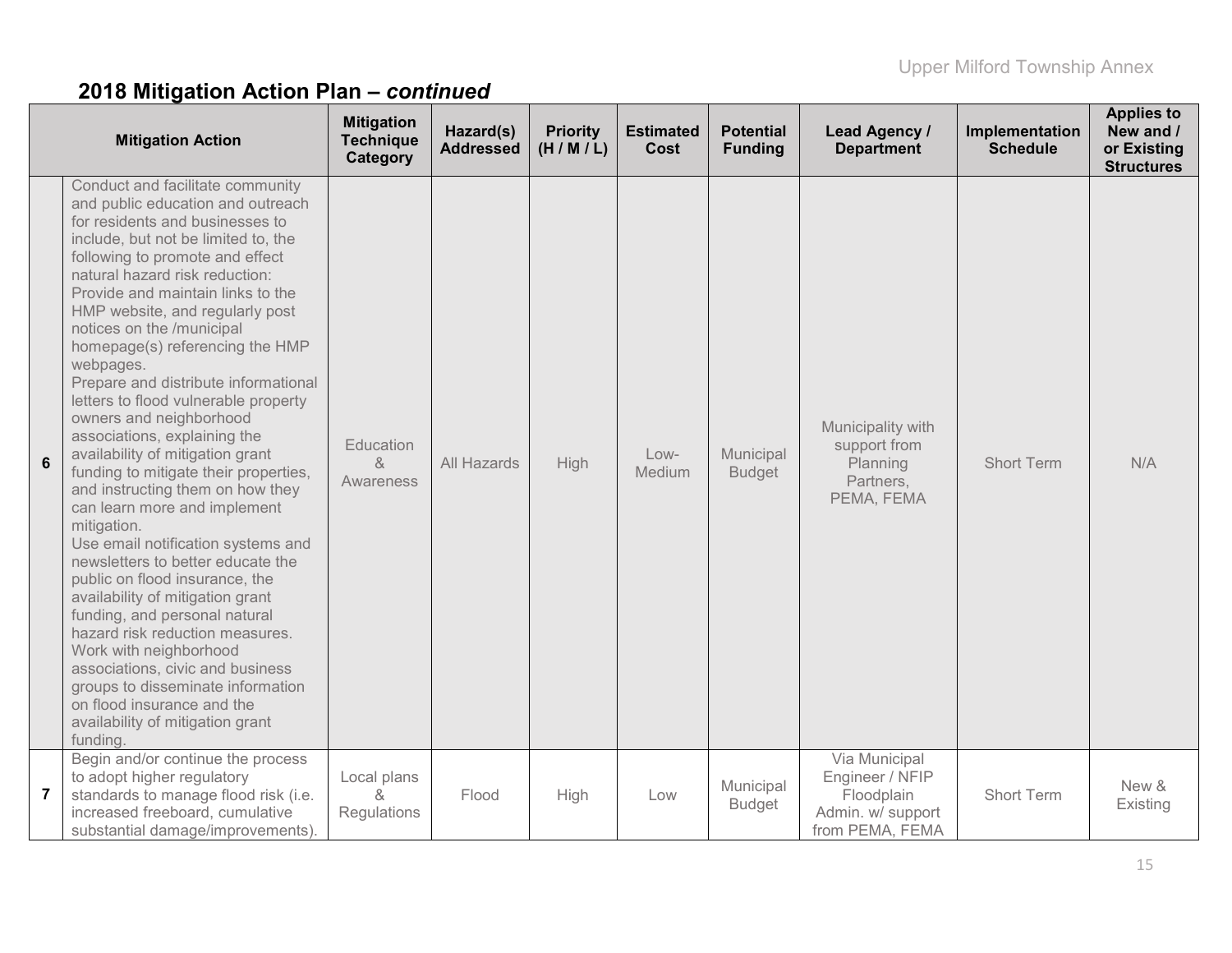|    | <b>Mitigation Action</b>                                                                                                                                                                                                                                                                                                                                                                                        | <b>Mitigation</b><br><b>Technique</b><br>Category | Hazard(s)<br><b>Addressed</b> | <b>Priority</b><br>(H/M/L) | <b>Estimated</b><br>Cost                  | <b>Potential</b><br><b>Funding</b>                                                                        | <b>Lead Agency /</b><br><b>Department</b>                                                                                                                                     | Implementation<br><b>Schedule</b> | <b>Applies to</b><br>New and /<br>or Existing<br><b>Structures</b> |
|----|-----------------------------------------------------------------------------------------------------------------------------------------------------------------------------------------------------------------------------------------------------------------------------------------------------------------------------------------------------------------------------------------------------------------|---------------------------------------------------|-------------------------------|----------------------------|-------------------------------------------|-----------------------------------------------------------------------------------------------------------|-------------------------------------------------------------------------------------------------------------------------------------------------------------------------------|-----------------------------------|--------------------------------------------------------------------|
| 8  | Determine if a Community<br>Assistance Visit (CAV) or<br><b>Community Assistance Contact</b><br>(CAC) is needed, and schedule if<br>needed.                                                                                                                                                                                                                                                                     | Local plans<br>8<br>Regulations                   | Flood                         | Medium                     | Low                                       | Municipal<br><b>Budget</b>                                                                                | NFIP Floodplain<br>Administrator with<br>support<br>from PA DEP,<br>PEMA, FEMA                                                                                                | Short Term                        | N/A                                                                |
| 9  | Have designated NFIP Floodplain<br>Administrator (FPA) become a<br>Certified Floodplain Manager<br>through the ASFPM and/or pursue<br>relevant continuing education<br>training such as FEMA Benefit-Cost<br>Analysis.                                                                                                                                                                                          | Local plans<br>$\alpha$<br>Regulations            | Flood                         | High                       | Low                                       | Municipal<br><b>Budget</b>                                                                                | <b>NFIP</b><br>Floodplain<br>Administrator                                                                                                                                    | Short Term DOF                    | N/A                                                                |
| 10 | Participate in the Community<br>Rating System (CRS) to further<br>manage flood risk and reduce flood<br>insurance premiums for NFIP<br>policyholders. This shall start with<br>the submission to FEMA-DHS of a<br>Letter of Intent to join CRS,<br>followed by the completion and<br>submission of an application to the<br>program once the community's<br>current compliance with the NFIP is<br>established. | Local plans<br>&<br>Regulations                   | Flood                         | Medium                     | Low                                       | Municipal<br><b>Budget</b>                                                                                | <b>NFIP</b><br>Floodplain<br>Administrator with<br>support<br>from PA DEP,<br>PEMA, FEMA                                                                                      | <b>Short Term</b>                 | N/A                                                                |
| 11 | Obtain and archive elevation<br>certificates for NFIP compliance.                                                                                                                                                                                                                                                                                                                                               | Local plans<br>$\alpha$<br>Regulations            | Flood                         | High                       | Low                                       | Municipal<br><b>Budget</b>                                                                                | <b>NFIP</b><br>Floodplain<br>Administrator                                                                                                                                    | On-going                          | N/A                                                                |
| 12 | Continue to support the<br>implementation, monitoring,<br>maintenance, and updating of this<br>Plan, as defined in Section 7.0                                                                                                                                                                                                                                                                                  | All<br>Categories                                 | All Hazards                   | High                       | $Low -$<br>High (for<br>5-year<br>update) | Municipal<br>Budget,<br>possibly<br><b>FEMA</b><br>Mitigation<br>Grant<br>Funding<br>for 5-year<br>update | Municipality (via<br>mitigation planning<br>point of contacts)<br>with support<br>from Planning<br><b>Partners</b><br>(through their<br>Points of<br>Contact),<br><b>PEMA</b> | On-going                          | New &<br>Existing                                                  |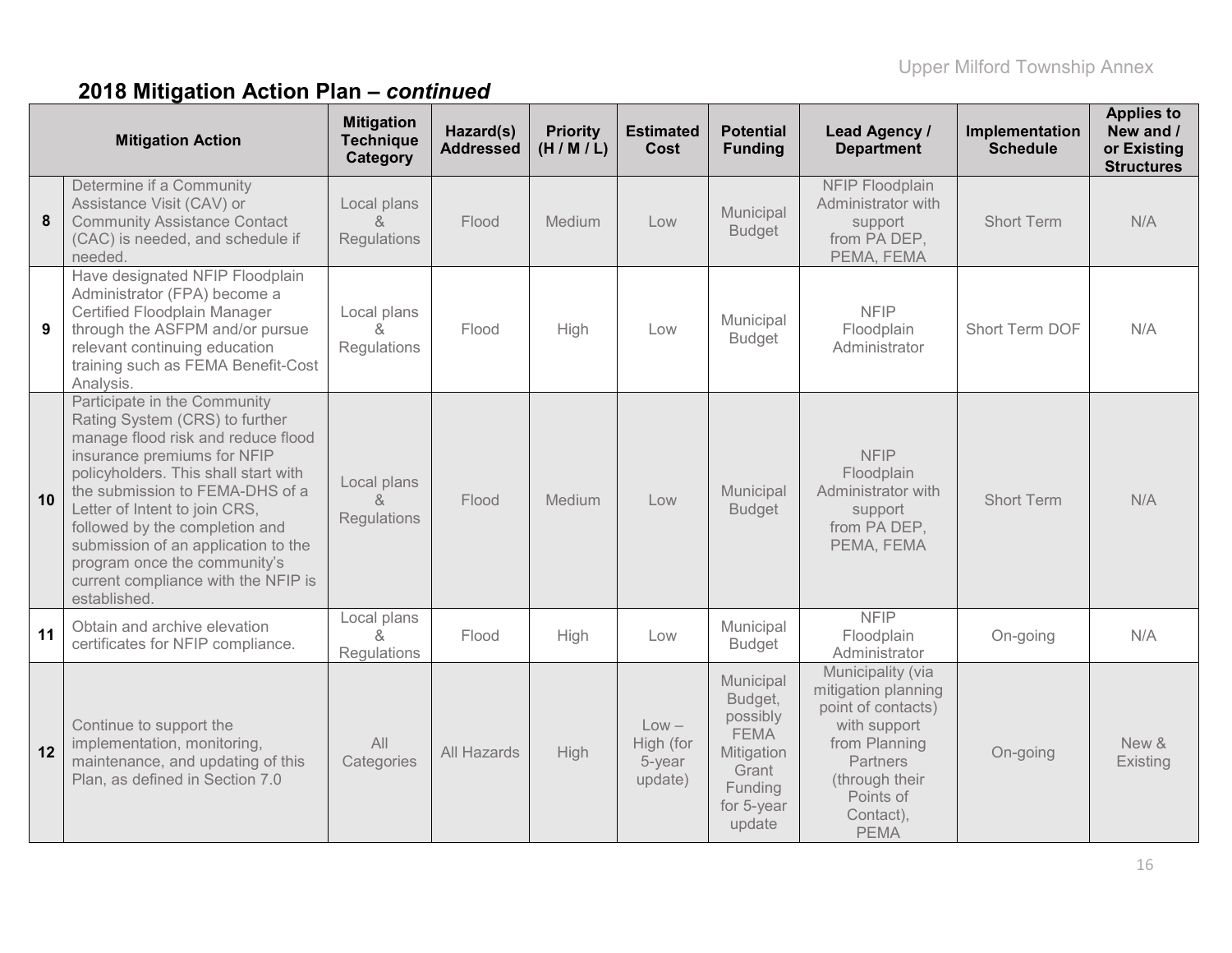|    | <b>Mitigation Action</b>                                                                                                                                                                                                                                                                              | <b>Mitigation</b><br><b>Technique</b><br>Category | Hazard(s)<br><b>Addressed</b> | <b>Priority</b><br>(H/M/L) | <b>Estimated</b><br>Cost | <b>Potential</b><br><b>Funding</b>                                     | Lead Agency /<br><b>Department</b>                                               | Implementation<br><b>Schedule</b> | <b>Applies to</b><br>New and /<br>or Existing<br><b>Structures</b> |
|----|-------------------------------------------------------------------------------------------------------------------------------------------------------------------------------------------------------------------------------------------------------------------------------------------------------|---------------------------------------------------|-------------------------------|----------------------------|--------------------------|------------------------------------------------------------------------|----------------------------------------------------------------------------------|-----------------------------------|--------------------------------------------------------------------|
| 13 | Complete the ongoing updates of<br>the Comprehensive Emergency<br><b>Management Plans</b>                                                                                                                                                                                                             | Local plans<br>X.<br>Regulations                  | All Hazards                   | High                       | Low                      | Municipal<br><b>Budget</b>                                             | Municipality with<br>support from PEMA                                           | On-going                          | New &<br>Existing                                                  |
| 14 | Create/enhance/maintain mutual<br>aid agreements with neighboring<br>communities for continuity of<br>operations.                                                                                                                                                                                     | All<br>Categories                                 | All Hazards                   | High                       | Low                      | Municipal<br><b>Budget</b>                                             | Municipality with<br>support from<br>surrounding<br>municipalities and<br>County | On-going                          | New &<br>Existing                                                  |
| 15 | Identify and develop agreements<br>with entities that can provide<br>support with FEMA/PEMA<br>paperwork after disasters; qualified<br>damage assessment personnel -<br>Improve post-disaster capabilities -<br>damage assessment; FEMA/PEMA<br>paperwork compilation,<br>submissions, record-keeping | Education<br>&<br>Awareness                       | All Hazards                   | Medium                     | Medium                   | Municipal<br>budget                                                    | Municipality with<br>support<br>from County,<br>PEMA, FEMA                       | <b>Short Term</b>                 | N/A                                                                |
| 16 | Develop and maintain capabilities<br>to process FEMA/PEMA paperwork<br>after disasters; qualified damage<br>assessment personnel - Improve<br>post-disaster capabilities - damage<br>assessment; FEMA/PEMA<br>paperwork compilation,<br>submissions, record keeping.                                  | <b>Education</b><br>&<br>Awareness                | All Hazards                   | Medium                     | <b>Medium</b>            | Municipal<br>budget,<br><b>FEMA</b><br><b>HMA</b><br>grant<br>programs | Municipality with<br>support<br>from County,<br><b>PEMA</b>                      | Short Term DOF                    | N/A                                                                |

#### **Notes:**

#### *Estimated Costs:*

- Where actual project costs have been reasonable estimated: Low = < \$10,000; Medium = \$10,000 to \$100,000; High = > \$100,000;
- Where actual project costs cannot reasonably be established at this time:
	- **Low** = Possible to fund under existing budget. Project is part of, or can be part of an existing on-going program. **Medium** = Could budget for under existing work plan, but would require a reapportionment of the budget or a budget amendment,
		- or the cost of the project would have to be spread over multiple years.
	- **High** = Would require an increase in revenue via an alternative source (i.e., bonds, grants, fee increases) to implement. Existing funding levels are not adequate to cover the costs of the proposed project.